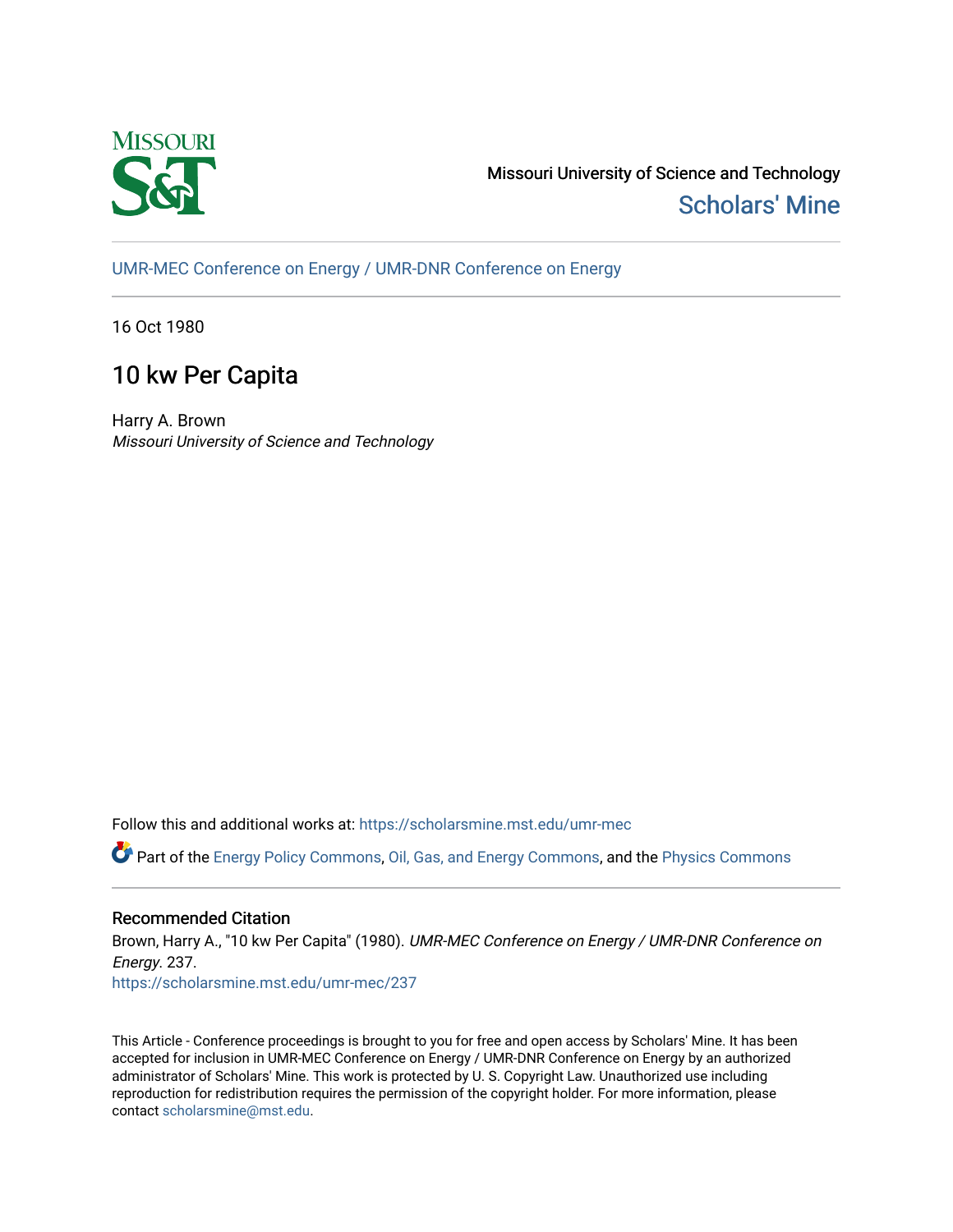**10 kw per capita**

**H. A. Brown University of Missouri-Rolla Rolla, Missouri**

#### **Abstract**

**The rate of energy use in the U.S. is discussed. Possible savings in the principal areas of use are considered. The conclusion is that significant reductions could be made in five to ten years without new technology, but are not likely under present conditions.**

**I would like to begin with the same quote that I used to open last year's talk: namely, "The first and politically most salient reality of our energy situation is that the American public has, for the most part, decided that there is no energy crisis" ^. That comment, made at an energy seminar in 1977, was still true last year and is just as true today. Somehow, the message that I'm sure every one of us at this conference wants to transmit to the American public particularly is not getting across. Part of the reason for this is the fact that we at the conference are talking to each other and, useful though that is, it does nothing to inform the public. Actually, they are, in part, misinformed by \*nd about these meetings. The fact that such meetings exist lulls them with the feeling that the energy problem is being extended to by the "experts". (As a matter °f fact, "there ain't no such animal" as an energy expert in the same sense that you Could say here is an expert on virology or eatthquakes or relativity.)**

**Issuing from this and similar meetings will be reports, technical and non-technical, of new or developing ideas usually without any caveats about time, size, or money. The exposure to the multitude of proferred solutions eventually convinces the average citizen that there are many available and it only remains to choose one. In this way, we do the cause of solving the energy crisis a disservice. The meetings do not meet the problem of changing public opinion nor are they designed to. For this, greater accent on the problems, rather than the possible solutions, is needed in what the public hears and reads. Unfortunately, the news of yet another way to solve the energy crisis is more exciting and gets more attention than any warning about its limitations, and remonstrances about saving energy are not hot copy.**

**I would like to suggest that we make ourselves more understandable, more public, and a lot more cautionary.**

**With that as preamble, let us turn to our topic of energy use in the U.S. which, as indicated in the title, is at the rate of**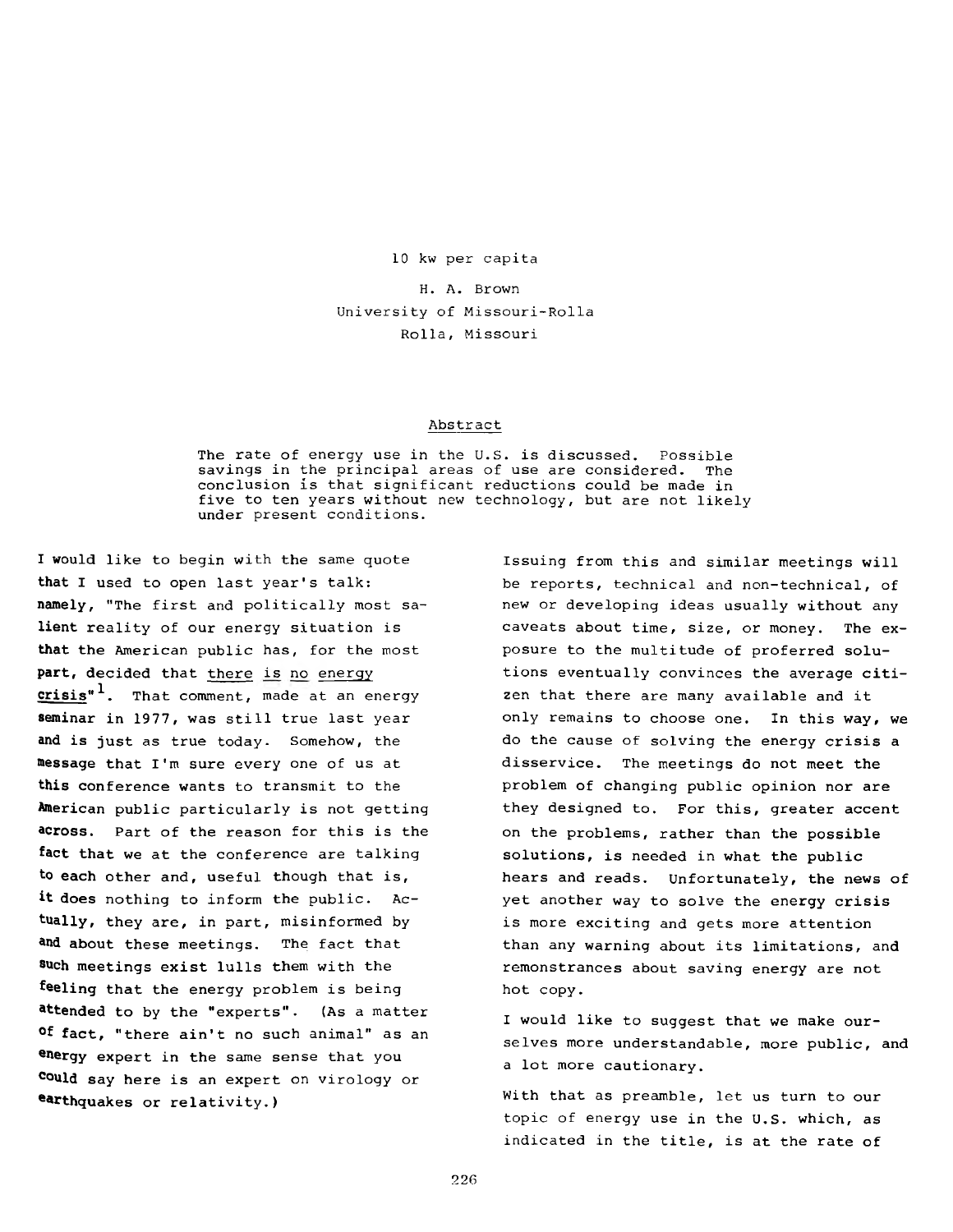**10 kw per capita. That represents an average figure found by dividing the total energy consumption of the country for a year by time and population. The figure is several years old and would probably be closer to 12 kw per capita were it not for our current recession. In any event, 10 is a convenient number to use and is sufficiently accurate for our purposes.**

**This number, in more usual terms, means 240 kwhr per day per capita and that means a cost of about \$7 a day or \$200 a month per capita or, roughly, \$600 a month for the average family, assuming a price of about 3 cents per kilowatt hour. That number comes from a rough average of the cost of gasoline, and fuel oil of about a dollar a** gallon which is roughly 1.5¢ per kwhr -**still cheap energy — and the cost of electricity which varies from about 3C per kwhr in the Northwest, where it is largely hydro**power, to 6¢ per kwhr in the Northeast, **where the source is mostly oil and natural gas. Some 30 to 40% of the energy bill is paid for directly by the consumer (say \$200 per family) for gas, oil, electricity, and gasoline and there are wide fluctuations about this average. The rest of the energy bill we pay for indirectly, mostly in the price of manufactured goods (around 50%).**

**Whatever the breakdown, \$600 a month means a pre-tax income of over \$8000 a year per family just to meet the nation's energy bills.**

**Another meaning to 10 kw is obtained by considering that an adult human, with an input of around 2000 Calories a day and a body efficiency of 30% has a possible power output of 30 watts or maybe 10-15 watts convertible to useful work. Hence, an output of 10 kw would require the full-time services of 600 to 1000 people for each of us. No Roman emperor had it quite so good, considering how inefficient and cumbersome a menage with h thousand slaves would be. Using the figure of \$200 a month for our personal energy bill, we see that our present-day "slaves" are cheap indeed. This may be**

**another reason that the energy crisis is not taken seriously. Even after gasoline prices have tripled and electric power rates have risen by 50% or more in many parts of the country and fuel oil and natural gas prices have, even with their patchwork pattern, advanced significantly — despite all this, the energy is still cheap, which is why we still so casually waste it.**

**So much for the amount we use; now, how do we use it? In round figures, the pie is sliced as follows: About 40% is used by industry, 25% for transportation, 20% for residential use and 15% commercial. Let's consider these areas one-by-one.**

## **Industrial**

**The industrial uses of energy are so many and varied that it is not easy to say anything about ways to save energy that will be generally applicable. We can note with some satisfaction that use has fallen some 2% a year per unit of production since 1973. As the price of energy goes up, it becomes increasingly advantageous to limit production costs by being energy efficient. The most important savings are made by what is referred to as "housekeeping", mundane things like fixing leaks and cleaning boilers, in other words, saving what was being lost through negligence. On a more sophisticated level, the next opportunity for energy savings is the recovery of waste heat, particularly for generating steam or electricity by processes referred to as cogeneration. The major problem now with the use of cogenerative processes is government regulations. Concerning the latter, it is now a matter of debate in Congress as to whether to force industrial energy saving by creating an agency like OSHA for energy or to do it by inducement, giving tax credits for the cost of conservation measures. There is little doubt which way the business community would prefer.**

**To show what can be done beyond just housekeeping, we have the example set by Dow Chemical Company, one of the biggest energy**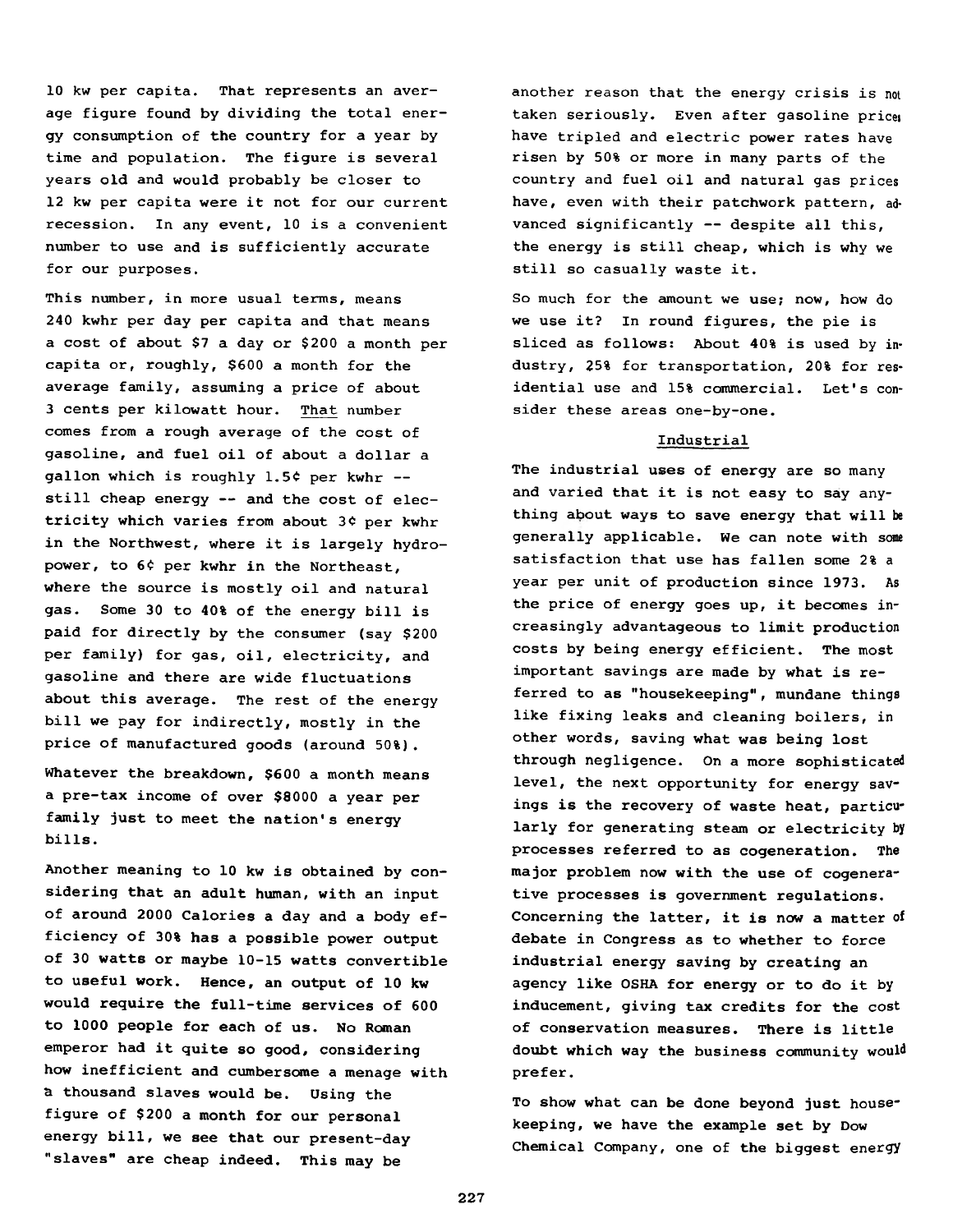**users in the country. Despite the fact that the company has always been energy conscious and so did not have all the many sources of waste to clamp down on, they have been able to reduce their energy consumption per unit of production by 40% over ten years.**

#### **Transportation**

**The next area is transportation, where cars, trucks, and airplanes use up more than 80% of the energy -- cars alone accounting for more than half. For this reason, the problem is a much more definite one than that of industrial energy uses. It is certainly a problem well known to the public so almost everyone is an expert and their expert opinions cover the entire spectrum of possibilities.**

**The magnitude of the problem is perhaps better seen by an example: A car that gets 20 miles per gallon and is driven 10,000 miles uses 500 gallons of gasoline a year, and that corresponds to an energy use at the rate of 3 kw. This means that someone driving such a car is using up almost one-third of his 10 kw just for that. Note that the food he eats, the house he lives in, most of the other articles he buys — including the car — all together require an expenditure of 4 kw, but his driving the car will take three. There may be a way of justifying this ridiculous imbalance on either a personal or national basis, but I do not know it.**

**fortunately — or, possibly, unfortunately the problem of the automobiles' waste may be solving itself through higher gasoline Prices and more fuel-efficient cars. It is fortunate in that the fuel efficiency forced °n Detroit makes their future products almost competitive with foreign models. In this way, the 150 million cars and small** trucks now in the passenger fleet will slow**be replaced by vehicles that use only one-half or one-third the gasoline of their Predecessors.**

**unfortunate part of this solution is the easy way in which it happens may** **convince people -- again — that there really was no energy crisis in the first place. In particular, we have a current anomaly of a world-wide oil glut, an oversupply of gaso line, and a 35% decrease in oil imports to the U.S. for August 1980 compared to the pre vious year. All of this can only lead to a charge of crying "wolf", and complacency. We were assured that there was plenty of gas oline for the holidays on the Fourth and Labor Day so often that it seemed like an invitation, even a plea, to partake of this surfeit.**

**In any event, the overall gas economy of the fleet of cars will improve by about a factor two simply by replacement. It would help if driving habits would also change so that, for example, there were not some 50 million people driving alone to work each day, if the replacement process were accelerated to get rid of the ten-mile-per-gallon and worse clunkers, and if pick-up trucks, which are not covered by the federal mileage requirements, were not used so extensively as passenger vehicles. Help in bringing about these changes will no doubt come from OPEC in the form of continuing price increases, and we could help ourselves even further by the imposition of an additional tax on gasoline of a dollar a gallon or so, but I see no politician with enough courage to propose it nor a Congress that would pass it.**

**Nevertheless, in five years or so, the nation's oil bill for passenger car traffic could be cut in half and, with continued improvement in automobile efficiency and our conservation, in half again by the 1990's.**

**Changing freight traffic from trucks to the 5 or 6-times more energy-efficient railroads and barges would save more than half the energy currently used, and increased efficiency along with reduced traffic could greatly reduce airlines' use. Again, additional fuel taxes would help bring about the changes, but as long as the oil is still flowing, shortsightedness will prevail.**

**In fine, all the transportation costs together will be cut, in not too long a time**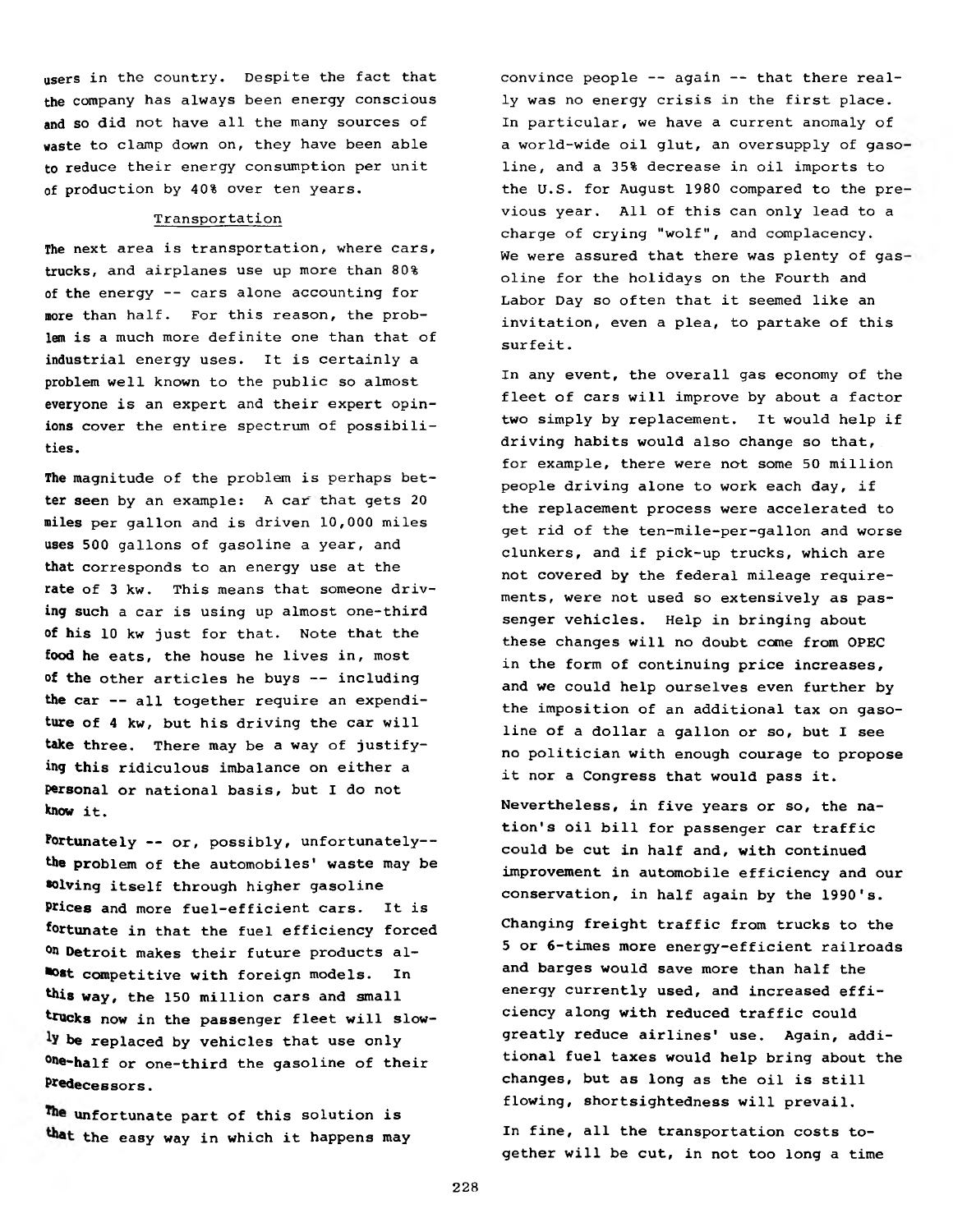**by about one-third and that could be over one-half; and they will, in the longer run, actually fall by one-half and that could be two-thirds. All of this, of course, takes the most optimistic view of future events.**

#### **Residential and Commercial**

**The third area to examine is the residential use of energy where 20% of the total or 2 kw per capita is consumed. This expenditure of over \$100 a month per family is well known to every payer of household bills. That the cost is so much is a reflection of the fact that our houses are remarkably inefficient machines for living. Our present automobiles are less than 10% efficient but their energy bill is only \$40 a month on the average. The difference is that we don't run the automobile more than a few hours a day, whereas the house runs all the time.**

**The ways of saving energy at home are legion, and they are not unfamiliar nor difficult to understand and implement. Significant amounts of energy can be saved with small pieces of insulation, plastic, duct tape, and caulking compound. Things such as storm windows or ceiling and wall insulation will cost a lot more but could save one-third or more of your heating and cooling bill and, at that rate, will pay for themselves in a few years.**

**In a city of more than 50,000 people or so, the utility company is required by law to offer homeowners a free energy audit and arrange for financing of any retrofit the owner decides on. Essentially no one is taking advantage of this offer.**

**In new housing, 80% of the heating and cooling bill can be saved by proper construction, as any good builder will tell you, but very few new houses are built to do it.**

**The situation is similar in the commercial sector, which accounts for the heating, cooling, lighting, and other power for office buildings, department stores, theaters, restaurants, bars, and what have you. Incompetent heating and cooling designers and**

**unconcerned owners contribute to a deplorable waste of energy, as in the average home, and heating and cooling account for 90% of commercial use.**

**In both areas it is a question whether the attempt to change things should be made by legal requirement or by inducement, and that raises some very sticky problems. Since the residential and commercial areas together account for 35% of our energy use or about 3\*5 of our 10 kw, and the savings possible is one-third to one-half in a few years and twothirds or more in a decade, there is reason to try.**

**Putting all the above together with a little optimistic arithmetic, simple but boring, leads to the conclusion that we could, within five or ten years, cut our energy use in half; that is, down to five or six kilowatts per capita. That would relieve us of the need to import any foreign oil so that, in an emergency, we could do without it, a condition devoutly to be wished.**

**Is the possibility of cutting our energy use in half likely to be realized? Probably not, because of the lack of concern with the whole problem by both the people and their elected representatives, among whom there is not a leader strong enough to change anything. What changes have occurred and are likely to occur have been dictated by the sheiks of Araby.**

**Getting any necessary laws through Congress appears very unlikely considering the present general apathy. No candidate for president or any other office bothers to spend much time on the energy problem except to deny its existence. What are referred to as our major problems, unemployment and inflation, are, in part — in considerable part — results of its existence; and at present they are rather minor compared to what will happen if the energy debacle is not solved and the supply of oil is cut by another Iran, or worse, which could happen at any time. It is partly because of this awesome possibility that the use of energy**